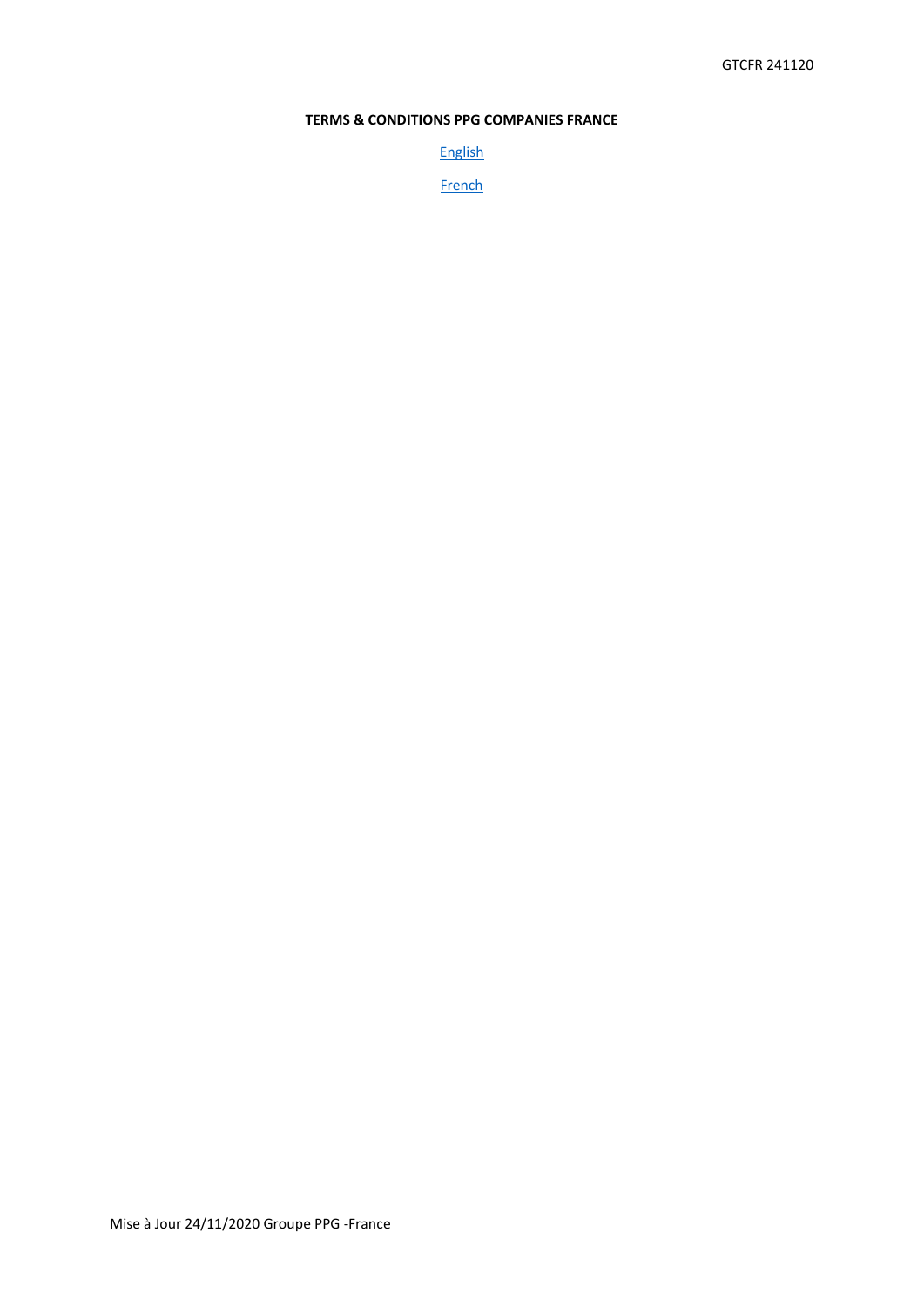# **GENERAL CONDITIONS OF PURCHASE**

# <span id="page-1-0"></span>**1 Scope**

a) These general conditions of purchase ("General Conditions") constitute the only agreement applicable to our activities, to the express exclusion of the general conditions of sale of the Supplier and of any other document emanating from him and relating to our order. Only a written provision signed by our Company could modify these general conditions of purchase. Subject to the above, our general purchasing conditions apply to all purchases by our Company (hereinafter collectively referred to as the "Supplies").

b) If our Company has signed a written contract with the Supplier for the purchase of Supplies, the provisions of this contract prevail over those of the General Conditions.

### **2 Order**

# **2.1 Purchase Order**

All purchases made by our Company are subject to a purchase order issued by our Company.

# **2.2 Acknowledgement of Receipt**

The Supplier must, within eight calendar days from the date of our order, acknowledge its receipt by returning by post a duplicate thereof duly signed by our Company. In the absence of this acknowledgement of receipt, the start of execution of the order will be considered, ispo facto, as an implicit agreement under the conditions thereof.

# **3 Compliance**

Compliance with the Plans, Specifications and Tender Specifications. Without prejudice to the provisions of Article 3.2, the Supplies must comply with the plans, specifications, specifications and, for unspecified characteristics, with the initial samples which have been accepted. Any technical modifications,<br>even minor, must be the subject of an order addendum issu

### **3.2 Compliance with Laws and Regulations**

The Supplies delivered must meet the requirements of the laws, requlations and standards in force in European Union, in particular in terms of health and safety and environmental protection. The Supplier guarantees our Company against any action resulting from failure to observe these provisions and undertakes to bear all financial and other consequences.

# **4 Industrial Property Rights**

The Supplier guarantees that it owns all the intellectual property rights necessary to achieve the object of the order, or that it has the enjoyment of them by virtue of a licence, including the right to sub-license. If any action is taken by third parties for the purpose of prohibiting, limiting or modifying the marketing or<br>sale of the Supplies, the Supplier will be solely resp our Company for all the damage caused to it by the total or partial non-fulfilment of the order, including damages that our Company may have to pay to its customers, as a result of not having been able to fulfil its commitments.

# **5 Delivery Time**

Delivery time is an element which is inseparable from the other terms of the order. It is indicated on our Company's order form. It is the Supplier's responsibility to take all measures to comply with it, both with regard to the Supplies and all the technical, administrative and shipping documents provided. The Supplier<br>shall refrain from delivering the Supplies before the scheduled d relating to this early delivery. In the event of late delivery, our Company reserves the right to apply penalties per day early or late, the amount of which is either equal to that which our Company incurred as a result of the Supplier's failure, or equal to one and a half times the legal interest rate (unless otherwise agreed<br>by the parties, the highest amount will be used); these pena them. Any delay in delivery may give rise to the application of Article 15 of the General Conditions, our Company then having the option of purchasing the Supplies from another supplier. Any additional cost generated by this new order will be borne by the defaulting supplier.

# **6 Prices, Billing and Payment Terms**

6.1 Unless otherwise stipulated in the order, prices are firm and non-revisable, calculated with all taxes, and are understood to be "delivered duty paid<br>(DDP) in our stores" (according to the latest published version of I provisions of the General Conditions.

6.2 Each order will be the subject of a separate invoice. The invoice must include all the information appearing on the order, thereby allowing the Supplies to be identified and checked. The invoice must be sent to the invoicing address appearing on the front of the order in duplicate (triplicate for tasks and materials) no later than the day of delivery.

Unless otherwise agreed in writing by our Company, all our purchases are payable 45 days after the end of the month in which the invoice was issued in accordance with the applicable legislation.

6.4 Our Company expressly reserves the possibility of automatically withholding, when paying the Supplier's invoices, the sums for which the latter may be liable, for whatever reason.

#### **7 Packaging and Shipping Documents**

# **7.1 Packaging and Shipping**

Nature: All deliveries must be made using the packaging and labelling specified in our purchase specifications or our order and, in the absence of any other indication, in accordance with the norms and standards in force in European Union.

Notices: If necessary, each packaging unit must include on the outside, in a legible manner, the information required by the regulations in force in European Union, as well as the indications relating to the special conditions of storage. Each packaging unit will also bear notices indicating our order number, the<br>description of the Supplies, their batch number, the quantity del

#### **7.2 Shipping Documents**

The Supplier is required to attach a detailed delivery slip to the shipment, indicating the packing and the nature of the packaging, as well as the information appearing on the order and allowing the Supplies and their quantitative control to be identified.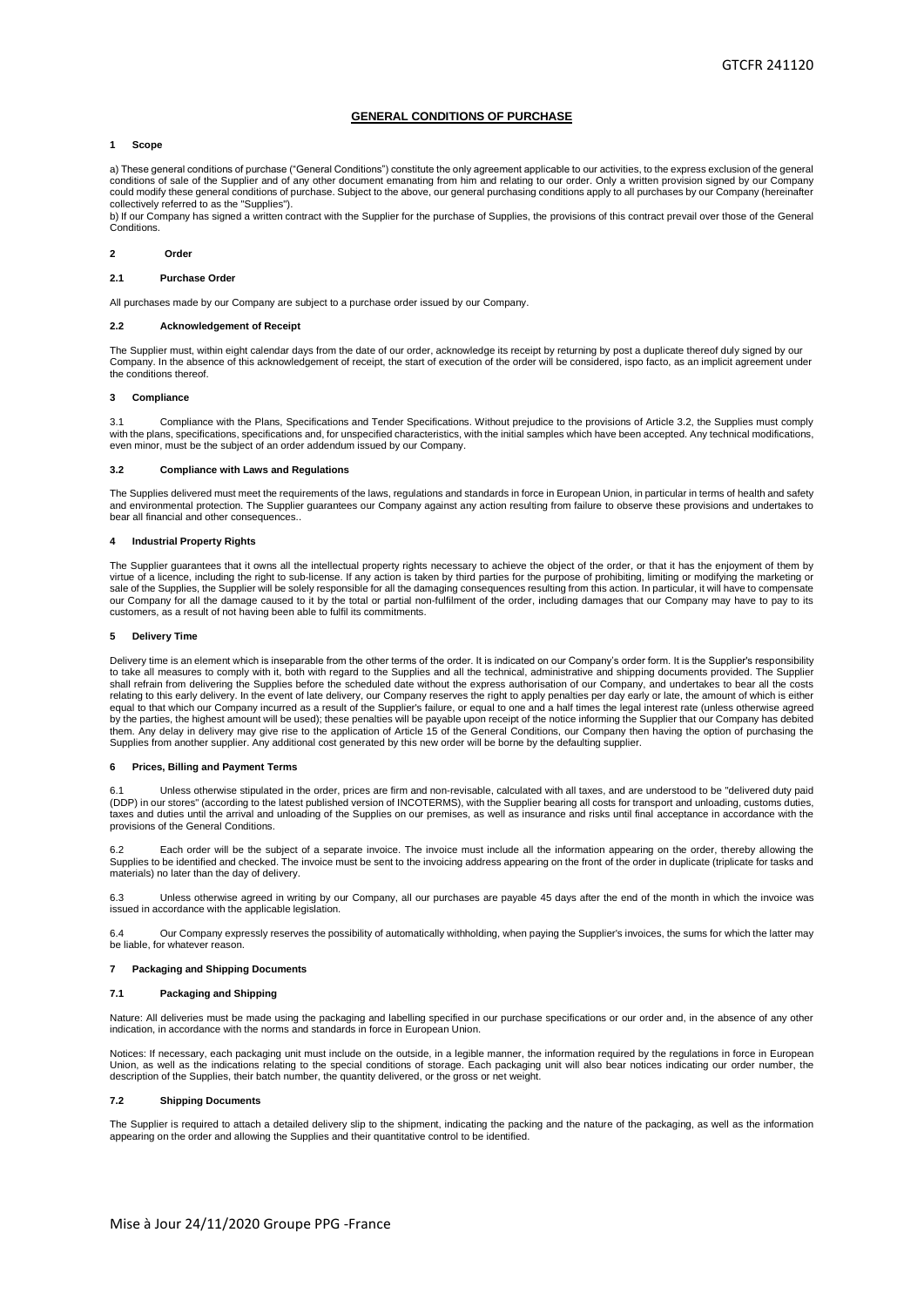# **8 Reception of Goods**

Unless otherwise specified on the order form, reception of goods is always carried out on the premises of our Company, on working days, during our opening hours. No Supplies will be accepted outside of this time. Our Company reserves the right to carry out any control of the Supplies before their delivery to the Supplier's premises, as well as to our own premises after their delivery, but without this option being able to reduce the guarantees granted by the Supplier. Our Company reserves the right to refuse the Supplies in the following cases, by simple letter or fax:

- non-conformity of the Supplies, in particular with regard to the provisions of the order;
- non-compliance with delivery dates and times;
- incomplete or excess delivery.

The Supplier must take back the refused Supplies at its own expense and risk within eight days of the notification of the refusal of delivery. Our Company reserves the right to invoice the Supplier for the storage costs relating to these refused Supplies. In the event of a non-compliant delivery, our Company will have the right to terminate the order in accordance with Article 15 of the General Conditions and may then proceed to purchase the Supplies from another supplier. Any additional cost generated by this new order will be borne by the defaulting supplier.

#### **9 Risks**

Whatever the terms of transport, the transfer of risk on the Supplies delivered takes place upon receipt as referred to in Article 8 above.

### **10 Transfer of Ownership**

The transfer of ownership to our Company occurs automatically after receipt of the Supplies, with the exception of non-compliant Supplies. Our Company refuses any retention of title clause having, directly or indirectly, the object of making the transfer of ownership of the Supplies subject to payment of all or part of the price.

#### **11 Guarantee and Insurance**

### **11.1 Guarantee**

The Supplies are guaranteed against any defect or non-compliance with contractual commitments or with applicable legal and regulatory provisions. The Supplier will be held responsible for all the direct or indirect consequences of said defaults, defects or non-compliance, any clause aimed at reducing its guarantee being deemed unwritten.

### **11.2 Insurance**

The Supplier will purchase and maintain insurance with a reputable and solvent insurance company, covering any loss or damage of any kind caused to the<br>Supplier's employees, our Company, our employees or our property or an of their obligations or otherwise, for a minimum amount of 5 million Euros (€) per claim but without limit of amount in the event of death or bodily injury or for any other amount specified, if applicable, in the order form issued by our Company, the Supplier being required to provide proof of this insurance policy upon the express request of our Company.

### **12 Subcontracting**

Orders cannot be placed in whole or in part by a subcontractor of the Supplier without the prior written consent of our Company. In any event, the Supplier will remain solely responsible for the performance of the subcontractor vis-à-vis our Company.

#### **13 Assignment**

The order is neither assignable nor transmissible by the Supplier in whole or in part without the prior written consent of our Company.

# **14 Confidentiality**

All information provided by our Company during an order is confidential. The Supplier undertakes to keep this information confidential and to communicate it only to the members of its staff concerned and after having informed them of its confidential nature. The Supplier undertakes to use the documents or objects received exclusively for the fulfilment of the order and to return them to our Company at the latter's request. This confidentiality obligation remains applicable as long as the information has not entered the public domain and, in any event, for a period of 5 years from the disclosure of the confidential information.

### **15 Termination**

In the event of non-performance by the Supplier of any of its obligations under the order, it may be terminated by our Company, as of right and without further formality, 15 days after the formal notice by registered letter with acknowledgement of receipt, which has remained in whole or in part without effect, without prejudice to penalties for delay and indemnities which could be requested from the Supplier in compensation for the damage suffered by our Company.

# **16 Applicable Law and Attribution of Jurisdiction**

French law alone is applicable to the interpretation and execution of the General Conditions. Jurisdiction is attributed exclusively to the Commercial Court at the headquarters of our Company, notwithstanding the introduction of third parties or multiple respondents.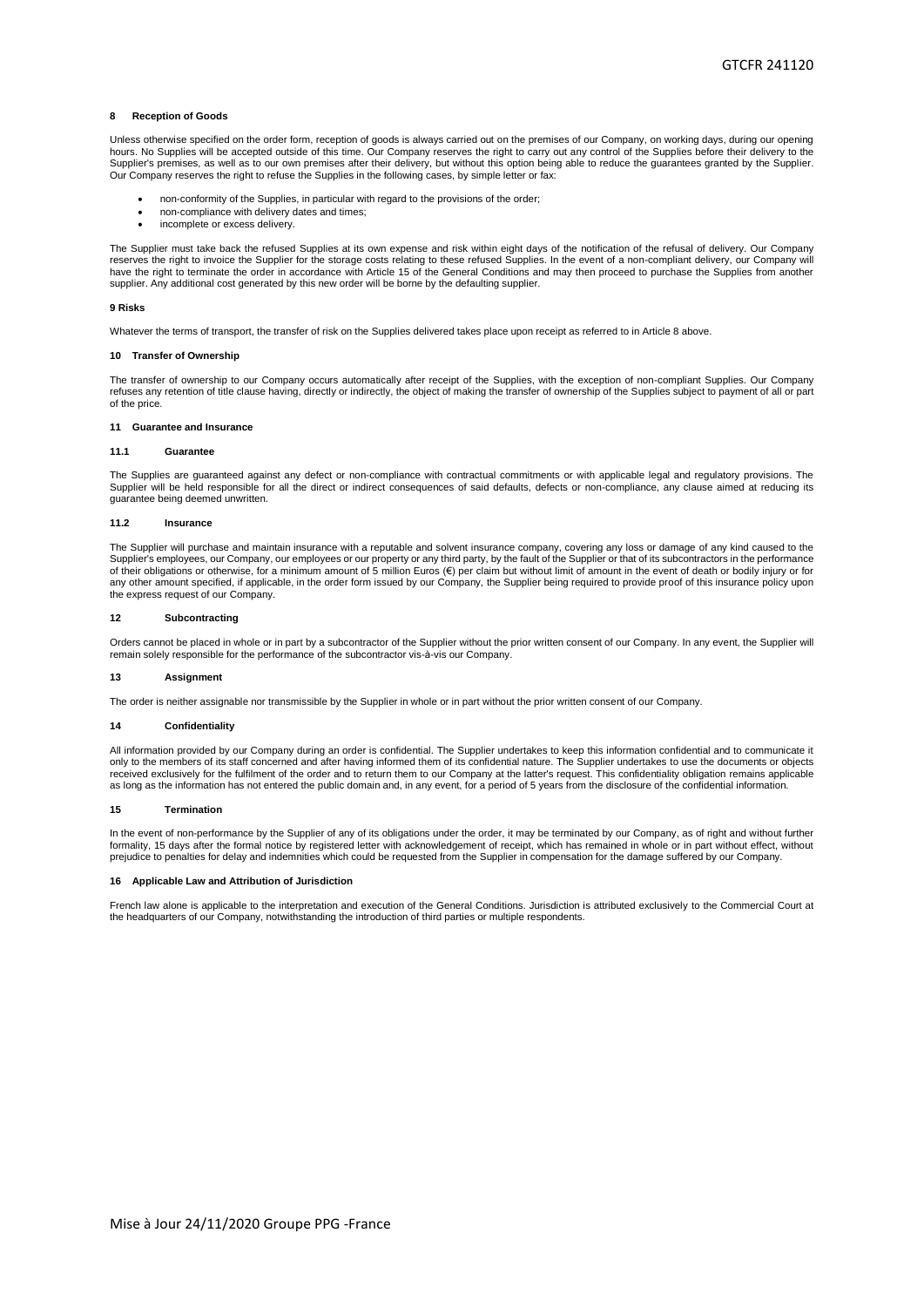# **CONDITIONS GENERALES D'ACHAT**

# <span id="page-3-0"></span>**1 Portée**

c) Les présentes conditions générales d'achat (« Conditions Générales ») constituent la seule convention applicable à nos activités, à l'exclusion expresse des conditions générales de vente du fournisseur et de tout autre document émanant de lui et se rapportant à notre commande. Seule une disposition écrite et signée par notre Société pourrait modifier les présentes conditions générales d'achat. Sous réserve de ce qui précède, nos conditions générales d'achat s'appliquent à tous achats de notre Société (ci-après collectivement désignés les "Fournitures").

d) Si notre société a signé un contrat écrit avec le fournisseur pour l'achat de Fournitures, les dispositions de ce contrat prévalent sur celles des Conditions Générales.

#### **2 C o m m a n d e**

# **2.1 Bon de Commande**

Tous les achats effectués par notre Société font obligatoirement l'objet d'un bon de commande émis par notre Société.

#### **2.2 Accusé de Réception**

Le fournisseur doit impérativement, dans un délai de huit jours calendaires à compter de la date de notre commande, accuser réception de notre commande en retournant par courrier un double de celle-ci dûment signé par notre Société. En l'absence de cet accusé de réception, le début d'exécution de la commande sera considéré, ispo facto, comme un accord implicite aux conditions de celle-ci.

### **3 Conformité**

Conformité aux Plans, Spécifications et Cahiers des Charges Sans préjudice des dispositions de l'article 3.2, les Fournitures doivent être conformes aux plans, spécifications, cahiers des charges et, pour les caractéristiques non précisées, aux échantillons initiaux qui ont été acceptés. Toute<br>modification technique, même mineure, doit faire l'objet d'un aven

### **3.2 Conformité aux Lois et Règlements**

Les Fournitures livrées doivent répondre aux exigences des lois, règlements et normes en vigueur dans l'Union Européenne, en particulier en matière d'hygiène, de sécurité et de protection de l'environnement. Le fournisseur garantit notre Société contre toute action résultant de l'inobservation de ces dispositions et s'engage à en supporter toutes conséquences financières et autres.

## **4 Droits de Propriété Industrielle**

Le fournisseur garantit qu'il possède tous les droits de propriété intellectuelle nécessaires à la réalisation de l'objet de la commande, ou qu'il en a la jouissance du fait d'une licence incluant le droit de sous-licencier. Si une action est engagée par des tiers à l'effet de voir interdre, limiter ou modifier la commercialisation<br>ou la vente des Fournitures, le fournisseur sera seul notamment, réparation à notre Société de l'entier préjudice qui lui serait causé du fait de l'inexécution totale ou partielle de la commande, y compris les dommages et intérêts que notre Société pourrait être amenée à régler à ses clients, faute d'avoir pu remplir ses engagements.

# **5 Délai de Livraison**

Le délai de livraison est un élément inséparable des autres termes de la commande. Il est indiqué sur le bon de commande de notre Société. Il appartient au fournisseur de prendre toutes dispositions pour le respecter, aussi bien en ce qui concerne les Fournitures que tous les documents techniques,<br>administratifs et d'expédition prévus. Le fournisseur s'interdit de livrer l et s'engage à supporter tous les coûts afférents à cette livraison anticipée. En cas de livraison hors délai, notre Société se réserve le droit d'appliquer des pénalités par jour d'avance ou de retard, dont le montant est soit égal à celui que notre Société subit du fait de la défaillance du fournisseur, soit égal à une fois et demi le taux d'intérêt légal (sauf accord contraire des parties, sera retenu le montant le plus élevé) ; c es pénalités seront payables à réception de l'avis informant le fournisseur que notre Société les a portées à son débit. Tout retard de livraison pourra donner lieu de notre part à<br>l'application de l'article 15 des Conditions Générales, notre Société ay fournisseur. Tout surcoût engendré par cette nouvelle commande sera supporté par le fournisseur défaillant.

## **6 Prix, Facturation et Conditions de Paiement**

6.1 Sauf stipulation contraire dans la commande, les prix sont fermes et non révisables, calculés toutes taxes et s'entendent "rendus droits acquittés (DDP) dans nos magasins" (dernière version publiée des INCOTERMS), le fournisseur prenant en charge tous les frais de transport et le déchargement, les droits de douane, les impôts et taxes jusqu'à l'entrée et le déchargement des Fournitures dans nos locaux, ainsi que l'assurance et les risques jusqu'à la réception définitive conformément aux dispositions des Conditions Générales.

6.2 Chaque commande fera l'objet d'une facture séparée. La facture devra rappeler toutes les indications figurant sur la commande et permettant l'identification et le contrôle des Fournitures. La facture sera impérativement envoyée à l'adresse de facturation figurant au recto de la commande en double exemplaire (triple exemplaire pour les travaux et matériels) au plus tard le jour de la livraison.

Sauf accord contraire et écrit de notre Société, tous nos achats sont payables à 45 jours après la fin du mois d'émission de la facturation conformément à la législation applicable.

6.4 Notre Société se réserve expressément la possibilité de retenir d'office, lors du règlement des factures du fournisseur, les sommes dont celui-ci pourrait être redevable, à quelque titre que ce soit.

# **7 Emballages et Documents d'expédition**

#### **7.1 Emballages et étiquetage**

Nature: Toute livraison doit être faite avec l'emballage et l'étiquetage précisés dans nos spécifications d'achat ou notre commande et, en l'absence de toute autre indication, conformément aux normes et standards en vigueur dans l'Union Européenne.

Mentions: Chaque unité d'emballage devra, s'il y a lieu, comporter à l'extérieur et de façon lisible, les mentions prescrites par les réglementations en vigueur dans l'Union Européenne, ainsi que les indications relatives à des conditions de stockage particulières. Chaque unité d'emballage portera en outre les mentions rappelant notre numéro de commande, la désignation des Fournitures, leur numéro de lot, la quantité livrée ou le poids brut ou net.

### **7.2 Documents d'expédition**

Le fournisseur est tenu de joindre à l'expédition un bon de livraison détaillé rappelant le colisage et la nature de l'emballage, ainsi que les indications figurant sur la commande et permettant l'identification des Fournitures et leur contrôle quantitatif.